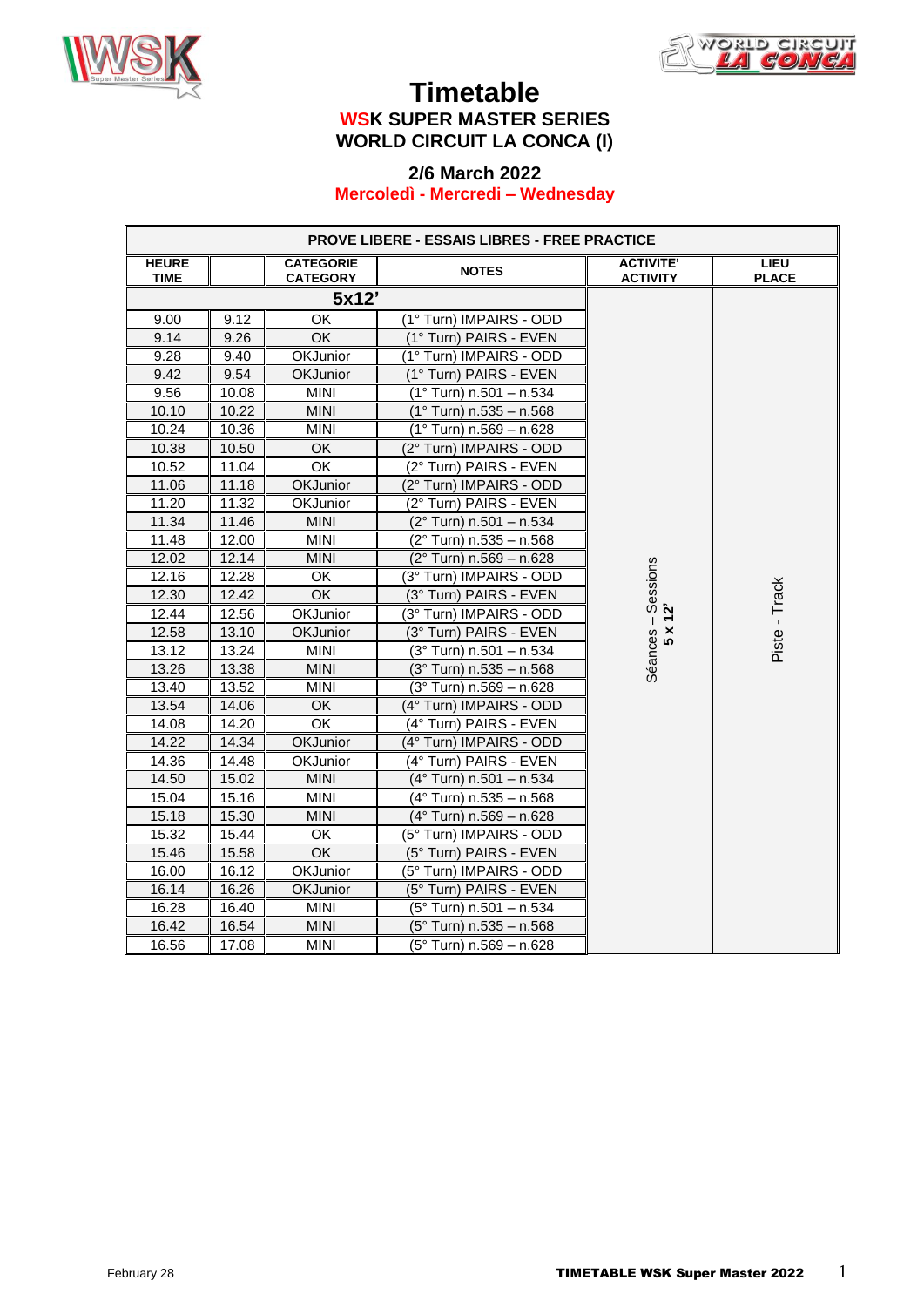



ř

# **Giovedì - Jeudi - Thursday**

|                             |       |                                     | <b>PROVE LIBERE - ESSAIS LIBRES - FREE PRACTICE</b> |                                     |                             |
|-----------------------------|-------|-------------------------------------|-----------------------------------------------------|-------------------------------------|-----------------------------|
| <b>HEURE</b><br><b>TIME</b> |       | <b>CATEGORIE</b><br><b>CATEGORY</b> | <b>NOTES</b>                                        | <b>ACTIVITE'</b><br><b>ACTIVITY</b> | <b>LIEU</b><br><b>PLACE</b> |
|                             |       | 5x12'                               |                                                     |                                     |                             |
| 9.00                        | 9.12  | OK                                  | (1° Turn) IMPAIRS - ODD                             |                                     |                             |
| 9.14                        | 9.26  | OK                                  | (1° Turn) PAIRS - EVEN                              |                                     |                             |
| 9.28                        | 9.40  | OKJunior                            | (1° Turn) IMPAIRS - ODD                             |                                     |                             |
| 9.42                        | 9.54  | <b>OKJunior</b>                     | (1° Turn) PAIRS - EVEN                              |                                     |                             |
| 9.56                        | 10.08 | <b>MINI</b>                         | $(1°$ Turn) n.501 - n.534                           |                                     |                             |
| 10.10                       | 10.22 | <b>MINI</b>                         | $(1°)$ Turn) n.535 - n.568                          |                                     |                             |
| 10.24                       | 10.36 | <b>MINI</b>                         | $(1°)$ Turn) n.569 - n.628                          |                                     |                             |
| 10.38                       | 10.50 | <b>OK</b>                           | (2° Turn) IMPAIRS - ODD                             |                                     |                             |
| 10.52                       | 11.04 | OK                                  | (2° Turn) PAIRS - EVEN                              |                                     |                             |
| 11.06                       | 11.18 | <b>OKJunior</b>                     | (2° Turn) IMPAIRS - ODD                             |                                     |                             |
| 11.20                       | 11.32 | <b>OKJunior</b>                     | (2° Turn) PAIRS - EVEN                              |                                     |                             |
| 11.34                       | 11.46 | <b>MINI</b>                         | (2° Turn) n.501 - n.534                             |                                     |                             |
| 11.48                       | 12.00 | <b>MINI</b>                         | (2° Turn) n.535 - n.568                             |                                     |                             |
| 12.02                       | 12.14 | <b>MINI</b>                         | (2° Turn) n.569 - n.628                             |                                     |                             |
| 12.16                       | 12.28 | OK                                  | (3° Turn) IMPAIRS - ODD                             |                                     |                             |
| 12.30                       | 12.42 | <b>OK</b>                           | (3° Turn) PAIRS - EVEN                              | $-$ Sessions<br>(12'                | Piste - Track               |
| 12.44                       | 12.56 | OKJunior                            | (3° Turn) IMPAIRS - ODD                             |                                     |                             |
| 12.58                       | 13.10 | OKJunior                            | (3° Turn) PAIRS - EVEN                              | Séances-<br>$\times$<br><b>LC</b>   |                             |
| 13.12                       | 13.24 | <b>MINI</b>                         | $(3°$ Turn) n.501 - n.534                           |                                     |                             |
| 13.26                       | 13.38 | <b>MINI</b>                         | $(3°)$ Turn) n.535 - n.568                          |                                     |                             |
| 13.40                       | 13.52 | <b>MINI</b>                         | (3° Turn) n.569 - n.628                             |                                     |                             |
| 13.54                       | 14.06 | <b>OK</b>                           | (4° Turn) IMPAIRS - ODD                             |                                     |                             |
| 14.08                       | 14.20 | OK                                  | (4° Turn) PAIRS - EVEN                              |                                     |                             |
| 14.22                       | 14.34 | OKJunior                            | (4° Turn) IMPAIRS - ODD                             |                                     |                             |
| 14.36                       | 14.48 | OKJunior                            | (4° Turn) PAIRS - EVEN                              |                                     |                             |
| 14.50                       | 15.02 | <b>MINI</b>                         | $(4^{\circ}$ Turn) n.501 - n.534                    |                                     |                             |
| 15.04                       | 15.16 | <b>MINI</b>                         | (4° Turn) n.535 - n.568                             |                                     |                             |
| 15.18                       | 15.30 | <b>MINI</b>                         | $(4^{\circ}$ Turn) n.569 - n.628                    |                                     |                             |
| 15.32                       | 15.44 | OK                                  | (5° Turn) IMPAIRS - ODD                             |                                     |                             |
| 15.46                       | 15.58 | OK.                                 | (5° Turn) PAIRS - EVEN                              |                                     |                             |
| 16.00                       | 16.12 | OKJunior                            | (5° Turn) IMPAIRS - ODD                             |                                     |                             |
| 16.14                       | 16.26 | <b>OKJunior</b>                     | $(5^{\circ}$ Turn) PAIRS - EVEN                     |                                     |                             |
| 16.28                       | 16.40 | <b>MINI</b>                         | $(5^{\circ}$ Turn) n.501 - n.534                    |                                     |                             |
| 16.42                       | 16.54 | MINI                                | (5° Turn) n.535 - n.568                             |                                     |                             |
| 16.56                       | 17.08 | <b>MINI</b>                         | (5° Turn) n.569 - n.628                             |                                     |                             |

| <b>CONTROLLO AMMINISTRATIVO - CONTROLE ADMINISTRATIF</b><br><b>ADMINISTRATIVE CHECKING</b> |                                     |                                                            |                                                          |                             |  |  |
|--------------------------------------------------------------------------------------------|-------------------------------------|------------------------------------------------------------|----------------------------------------------------------|-----------------------------|--|--|
| <b>HEURE</b><br><b>TIME</b>                                                                | <b>CATEGORIE</b><br><b>CATEGORY</b> | <b>NOTES</b>                                               | <b>ACTIVITE'</b><br><b>ACTIVITY</b>                      | <b>LIEU</b><br><b>PLACE</b> |  |  |
| $11.00 - 13.00$                                                                            | <b>MINI</b>                         | TOUS LES PILOTES ET<br><b>CONCURRENTS</b>                  | CONTROLE<br><b>ADMINISTRATIF</b><br>ADMINISTRATIVE       | SECRETARIAT DE              |  |  |
| $14.00 - 16.00$                                                                            | ΟK                                  | AVEC LEUR LICENCE                                          | <b>CHECKING</b><br>LIVRAISONS PASSES<br><b>MECHANICS</b> | LA COURSE                   |  |  |
| $16.10 - 18.00$                                                                            | OKJ                                 | ALL DRIVERS AND ENTRANTS<br><b>MUST SHOW THEIR LICENCE</b> | DELIVERING PASS AND<br><b>BRIEFING</b>                   | RACE SECRETARY              |  |  |

| <b>CONSEGNA PNEUMATICI - LIVRAISON DES PNEUS - TYRES DELIVERY</b><br><i><b>VERIFICHE TECNICHE – SCRUTINEERING - CONTROLE TECNIQUE</b></i> |       |                                     |                                                                               |                                                                                   |                      |  |
|-------------------------------------------------------------------------------------------------------------------------------------------|-------|-------------------------------------|-------------------------------------------------------------------------------|-----------------------------------------------------------------------------------|----------------------|--|
| <b>HEURE</b><br>TIME                                                                                                                      |       | <b>CATEGORIE</b><br><b>CATEGORY</b> | <b>ACTIVITE'</b><br><b>ACTIVITY</b>                                           |                                                                                   | LIEU<br><b>PLACE</b> |  |
| 16.00                                                                                                                                     | 18.30 | MINI + OK                           | <b>VERIFICHE TECNICHE</b><br><b>SCRUTINEERING</b><br><b>CONTROLE TECNIQUE</b> | <b>CONSEGNA PNEUMATICI</b><br><b>LIVRAISON DES PNEUS</b><br><b>TYRES DELIVERY</b> | PARC FFRMF'          |  |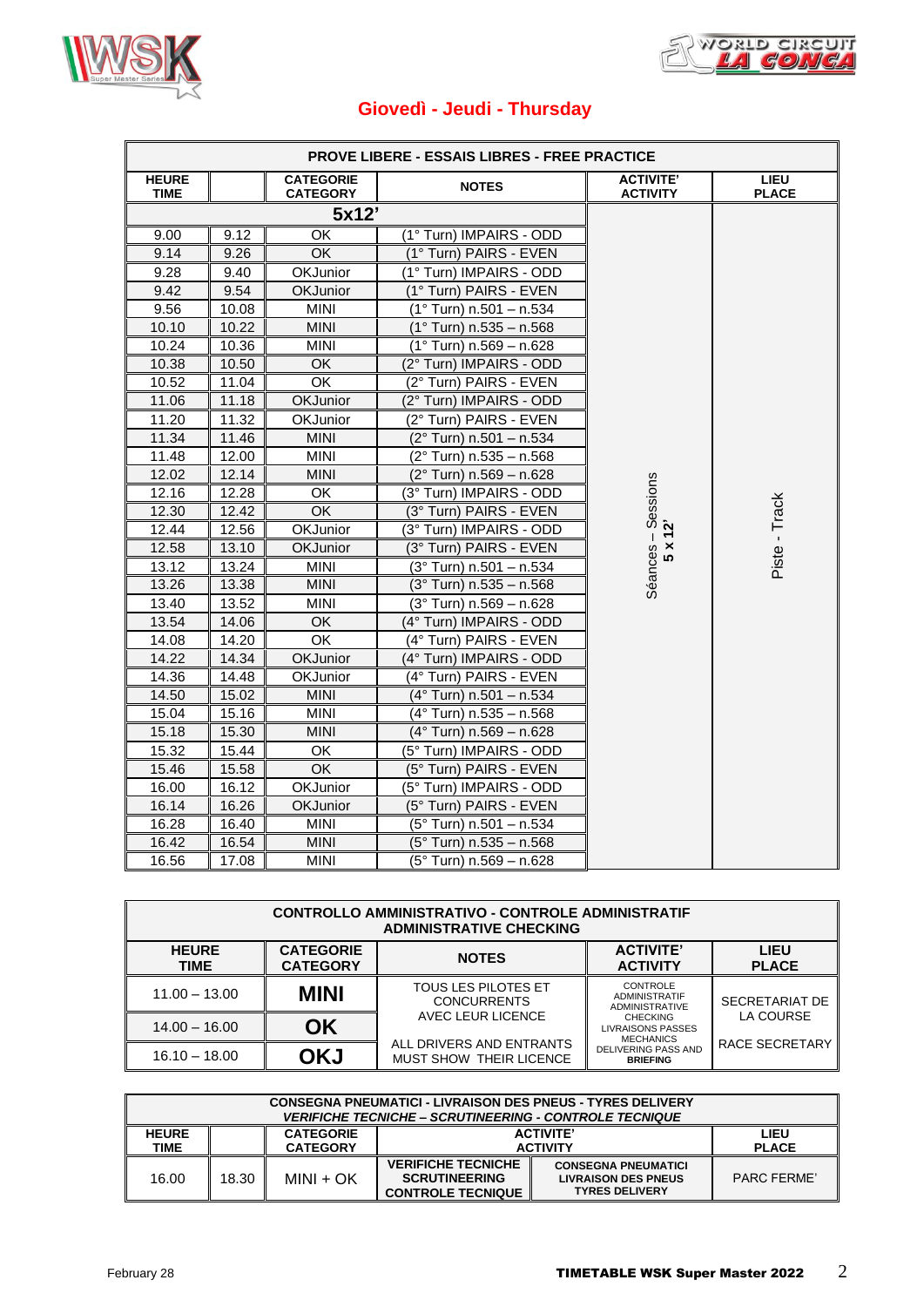



# **Venerdì - Vendredì – Friday**

| <b>MONTAGGIO PNEUMATICI - MONTAGE DES PNEUS - TYRES ASSEMBLING</b><br><b>VERIFICHE TECNICHE – SCRUTINEERING - CONTROLE TECNIQUE</b> |       |                                     |                                                                               |                                                                                   |                      |  |  |
|-------------------------------------------------------------------------------------------------------------------------------------|-------|-------------------------------------|-------------------------------------------------------------------------------|-----------------------------------------------------------------------------------|----------------------|--|--|
| <b>HEURE</b><br>TIME                                                                                                                |       | <b>CATEGORIE</b><br><b>CATEGORY</b> | <b>ACTIVITE'</b><br><b>ACTIVITY</b>                                           |                                                                                   | LIEU<br><b>PLACE</b> |  |  |
| 09.30                                                                                                                               | 11.00 | OKJ                                 | <b>VERIFICHE TECNICHE</b><br><b>SCRUTINEERING</b><br><b>CONTROLE TECNIQUE</b> | <b>CONSEGNA PNEUMATICI</b><br><b>LIVRAISON DES PNEUS</b><br><b>TYRES DELIVERY</b> | PARC FFRME'          |  |  |

| <b>PROVE LIBERE - ESSAIS LIBRES - FREE PRACTICE</b> |       |                                     |                         |                         |                             |  |  |
|-----------------------------------------------------|-------|-------------------------------------|-------------------------|-------------------------|-----------------------------|--|--|
| <b>HEURE</b><br><b>TIME</b>                         |       | <b>CATEGORIE</b><br><b>CATEGORY</b> | <b>NOTES</b>            |                         | <b>LIEU</b><br><b>PLACE</b> |  |  |
|                                                     |       | 1x20'                               | 70<br>흥                 |                         |                             |  |  |
| 09.00                                               | 09.20 | <b>OKJunior</b>                     | 1° Turn) IMPAIRS - ODD  | saois<br>នី             |                             |  |  |
| 09.25                                               | 09.45 | <b>OKJunior</b>                     | (1° Turn) PAIRS - EVEN  |                         | Track                       |  |  |
| 09.50                                               | 10.10 | ΟK                                  | 1° Turn) IMPAIRS - ODD  |                         |                             |  |  |
| 10.15                                               | 10.35 | OK                                  | (1° Turn) PAIRS - EVEN  | $\overline{\mathbf{c}}$ |                             |  |  |
| 10.40                                               | 11.00 | <b>MINI</b>                         | (1° Turn) n.501 – n.534 |                         | Piste                       |  |  |
| 11.05                                               | 11.25 | <b>MINI</b>                         | (1° Turn) n.535 – n.568 | Séances                 |                             |  |  |
| 11.30                                               | 11.50 | <b>MINI</b>                         | Turn) n.569 - n.628     | îμ<br>ο                 |                             |  |  |

|                             | <b>PROVE CRONOMETRATE – ESSAIS CRONOS – TIMING PRACTICES (6')</b> |                                     |              |                                     |                             |  |  |  |
|-----------------------------|-------------------------------------------------------------------|-------------------------------------|--------------|-------------------------------------|-----------------------------|--|--|--|
| <b>HEURE</b><br><b>TIME</b> |                                                                   | <b>CATEGORIE</b><br><b>CATEGORY</b> | <b>NOTES</b> | <b>ACTIVITE'</b><br><b>ACTIVITY</b> | <b>LIEU</b><br><b>PLACE</b> |  |  |  |
| 12.00                       | 12.06                                                             | <b>OKJ</b>                          | 1^ SERIE     |                                     |                             |  |  |  |
| 12.10                       | 12.16                                                             | <b>OKJ</b>                          | 2^ SERIE     |                                     |                             |  |  |  |
| 12.20                       | 12.26                                                             | <b>OKJ</b>                          | 3^ SERIE     |                                     |                             |  |  |  |
| 12.30                       | 12.36                                                             | OK                                  | 1^ SERIE     | <b>ESSAIS</b>                       |                             |  |  |  |
| 12.40                       | 12.46                                                             | OK                                  | 2^ SERIE     | <b>CRONOS</b><br><b>TIMING</b>      | Piste                       |  |  |  |
| 12.50                       | 12.56                                                             | <b>MINI</b>                         | 1^ SERIE     | PRACTICES (6')                      | Track                       |  |  |  |
| 13.00                       | 13.06                                                             | <b>MINI</b>                         | 2^ SERIE     |                                     |                             |  |  |  |
| 13.10                       | 13.16                                                             | <b>MINI</b>                         | 3^ SERIE     |                                     |                             |  |  |  |
|                             |                                                                   | <b>BREAK</b>                        |              |                                     |                             |  |  |  |

| <b>HEURE</b><br><b>TIME</b> | <b>CATEGORIE</b><br><b>CATEGORY</b> | <b>OKJ</b> | <b>OK</b> | <b>MINI</b> | <b>ACTIVITE</b><br><b>ACTIVITY</b> | LIEU<br><b>PLACE</b> |
|-----------------------------|-------------------------------------|------------|-----------|-------------|------------------------------------|----------------------|
| 14.20                       | <b>OKJ</b>                          | $C - E$    |           |             |                                    |                      |
| 14.40                       | <b>OKJ</b>                          | $B - D$    |           |             |                                    |                      |
| 15.00                       | ОК                                  |            | $A - B$   |             | ທ                                  |                      |
| 15.20                       | OK                                  |            | $C - D$   |             | ΕS                                 | Track                |
| 15.40                       | <b>MINI</b>                         |            |           | $A - B$     |                                    |                      |
| 15.55                       | <b>MINI</b>                         |            |           | $C - D$     |                                    | Piste                |
| 16.10                       | <b>MINI</b>                         |            |           | $E - F$     | 面                                  |                      |
| 16.25                       | <b>OKJ</b>                          | $A - E$    |           |             | ш                                  |                      |
| 16.45                       | <b>OKJ</b>                          | $C - D$    |           |             |                                    |                      |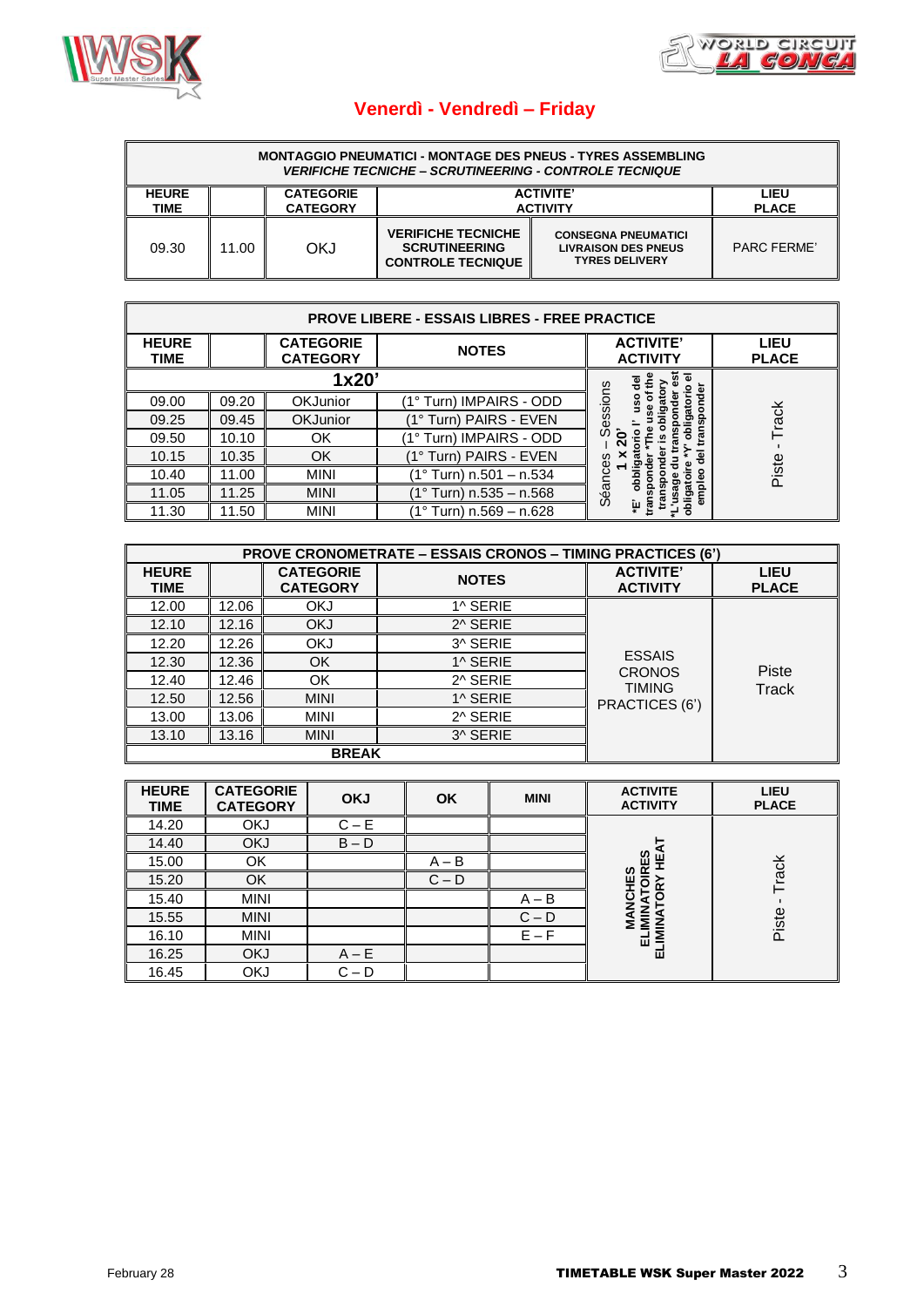



#### **Sabato - Samedì – Saturday**

| <b>WARM UP 12'</b><br>E' obbligatorio l'uso del transponder *The use of the transponder is obligatory<br>L'usage du transponder est obligatoire *Y' obligatorio el empleo del transponder |       |                                     |                           |                                     |                             |  |  |
|-------------------------------------------------------------------------------------------------------------------------------------------------------------------------------------------|-------|-------------------------------------|---------------------------|-------------------------------------|-----------------------------|--|--|
| <b>HEURE</b><br><b>TIME</b>                                                                                                                                                               |       | <b>CATEGORIE</b><br><b>CATEGORY</b> | <b>NOTES</b>              | <b>ACTIVITE'</b><br><b>ACTIVITY</b> | <b>LIEU</b><br><b>PLACE</b> |  |  |
| 8.30                                                                                                                                                                                      | 8.42  | <b>MINI</b>                         | (1° Turn) n.501 - n.534   |                                     |                             |  |  |
| 8.44                                                                                                                                                                                      | 8.56  | <b>MINI</b>                         | $(1°$ Turn) n.535 - n.568 |                                     |                             |  |  |
| 8.58                                                                                                                                                                                      | 9.10  | <b>MINI</b>                         | (1° Turn) n.569 – n.628   |                                     | Track                       |  |  |
| 9.12                                                                                                                                                                                      | 9.24  | OK                                  | (1° Turn) IMPAIRS - ODD   |                                     |                             |  |  |
| 9.26                                                                                                                                                                                      | 9.38  | OK                                  | 1° Turn) PAIRS - EVEN     | Séances<br>Sessions<br>12'          | Piste                       |  |  |
| 9.40                                                                                                                                                                                      | 9.52  | <b>OKJunior</b>                     | (1° Turn) IMPAIRS - ODD   |                                     |                             |  |  |
| 9.54                                                                                                                                                                                      | 10.06 | <b>OKJunior</b>                     | (1° Turn) PAIRS - EVEN    |                                     |                             |  |  |

| <b>HEURE</b><br><b>TIME</b> | <b>CATEGORIE</b><br><b>CATEGORY</b> | <b>OKJ</b>   | OK      | <b>MINI</b>        | <b>ACTIVITE</b><br><b>ACTIVITY</b> | LIEU<br><b>PLACE</b> |
|-----------------------------|-------------------------------------|--------------|---------|--------------------|------------------------------------|----------------------|
| 10.10                       | MINI                                |              |         | $A - C$            |                                    |                      |
| 10.25                       | <b>MINI</b>                         |              |         | $D - F$            |                                    |                      |
| 10.40                       | <b>MINI</b>                         |              |         | $B - E$            |                                    |                      |
| 10.55                       | OK                                  |              | $A - C$ |                    | ELIMINATORY HEAT                   |                      |
| 11.15                       | <b>OKJ</b>                          | $A - B$      |         |                    |                                    |                      |
| 11.35                       | <b>OKJ</b>                          | $D - E$      |         |                    |                                    |                      |
| 11.55                       | <b>MINI</b>                         |              |         | $A - D$            |                                    |                      |
| 12.10                       | <b>MINI</b>                         |              |         | $B - F$            |                                    |                      |
| 12.25                       | MINI                                |              |         | $C - E$            |                                    |                      |
| 12.40                       | OK                                  |              | $B - D$ |                    |                                    |                      |
|                             |                                     | <b>BREAK</b> |         |                    |                                    | Piste - Track        |
| 13.40                       | <b>OKJ</b>                          | $A - C$      |         |                    | <b>ELIMINATOIRES</b>               |                      |
| 14.00                       | <b>OKJ</b>                          | $B - E$      |         |                    |                                    |                      |
| 14.20                       | <b>MINI</b>                         |              |         | $A - F$            |                                    |                      |
| 14.35                       | <b>MINI</b>                         |              |         | $D - \overline{E}$ |                                    |                      |
| 14.50                       | <b>MINI</b>                         |              |         | $B - C$            |                                    |                      |
| 15.05                       | OK                                  |              | $A - D$ |                    |                                    |                      |
| 15.25                       | <b>OKJ</b>                          | $A - D$      |         |                    |                                    |                      |
| 15.40                       | <b>OKJ</b>                          | $B - C$      |         |                    |                                    |                      |
| 16.00                       | <b>MINI</b>                         |              |         | $A - E$            | <b>MANCHES</b>                     |                      |
| 16.15                       | <b>MINI</b>                         |              |         | $C - F$            |                                    |                      |
| 16.30                       | <b>MINI</b>                         |              |         | $B - D$            |                                    |                      |
| 16.45                       | <b>OK</b>                           |              | $B - C$ |                    |                                    |                      |